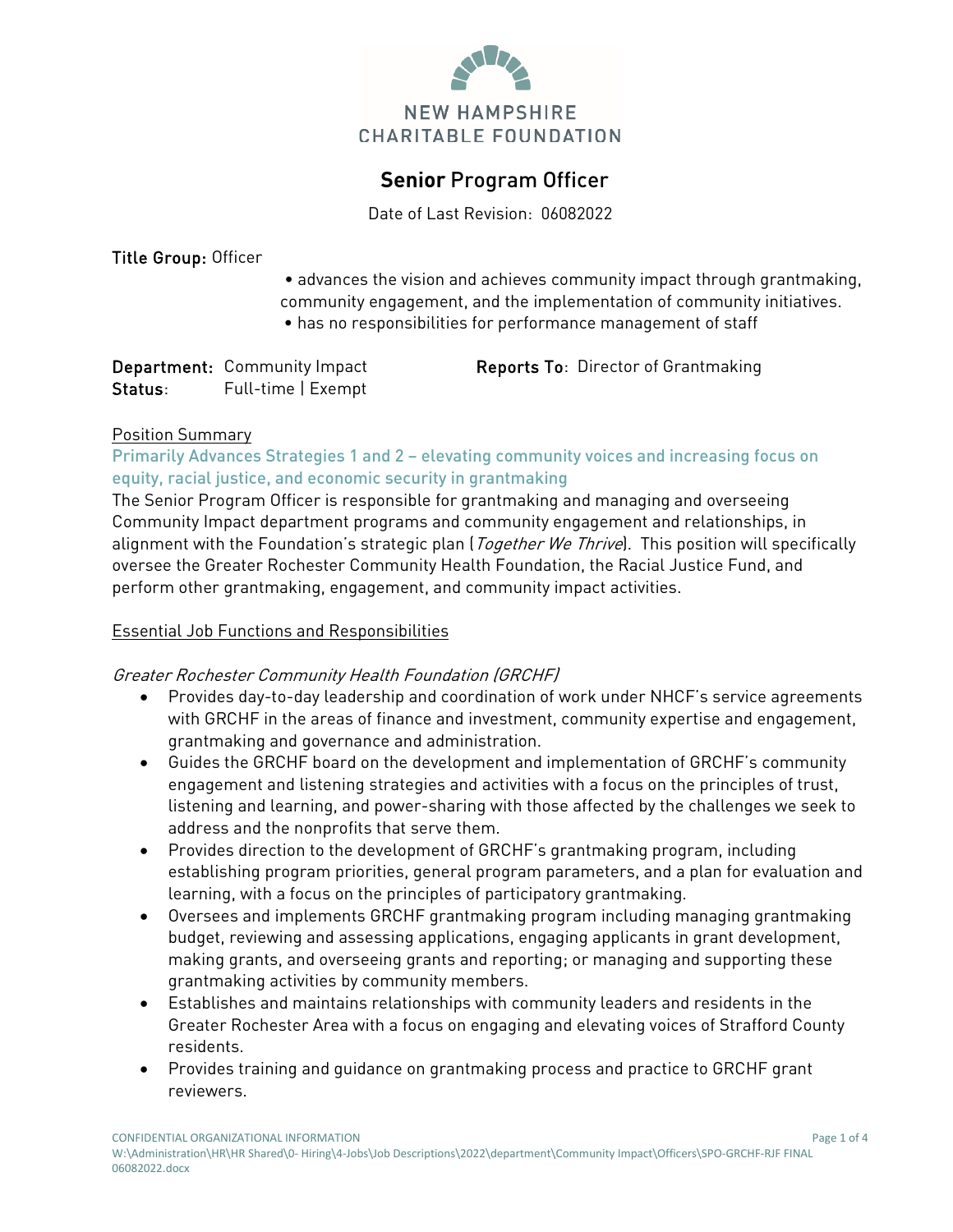- Facilitates and coordinates the administration of GRCHF grantmaking and other community investment activities including application development, access to SmartSimple, grant review process.
- Supports and coordinates GRCHF board of directors and the GRCHF Community Advisory Committee, working with Chairs on annual planning for the Board and Committee, ongoing meeting content, agenda development and serving as lead staff at meetings and in-between meeting communications, and related activities.

# Community Impact Grantmaking and Activities:

For assigned issues and geographic regions:

- Reviews concept papers and/or applications; recommends funding for grants up to \$25,000 and reviews and makes recommendations for larger or more complex grants for approval by the VP of Community Impact, Board of Directors, or according to approval protocol.
- Proactively engages nonprofits and other community partners to develop and advance new strategies and grant or community programs with a focus on engaging residents and nonprofits in decision making, guided by the strategic plan. Implements and manages established grants and grant programs, including engaging consultants and partners and overseeing contracts.
- Serves as lead staff for the Racial Justice Fund and related grantmaking. Brings experience with community engagement and knowledge and understanding of advancing racial justice to support the community team working to develop the fund, and subsequent grant or other investment activities that develop from those recommendations. Oversee and liaise with consultants that may be engaged to provide technical assistance.
- Provides advice and direction to prospective grantees on developing grant proposals or preparing for submitting an application to a grant program.
- Manages grant or other community committees, contributing community and grantmaking knowledge where appropriate.
- Establishes and maintains relationships with nonprofits, grantees or community members with a focus on the principles of trust, listening and learning, and power-sharing.
- Performs Community Impact duties on assigned team(s).
- Allocates and manages assigned grantmaking budgets, including large scale and complex budgets for multiple programs.
- Provides grantmaking advice for donors on annual grantmaking at any scale and complexity, including community needs and systems contributing to those needs and the nonprofit landscape. Partners with Development and Philanthropy Services staff to increase donor engagement and giving.

# **Other**

• Performs other duties as assigned

# Essential Knowledge, Skills, and Attributes

- Excellent interpersonal and relationship management skills; demonstrated ability to interact well with and respect a diverse range of people, experiences, and constituencies
- Ability to understand, communicate with and effectively engage people across cultures.
- Knowledge and/or experience with intentional and meaningful involvement of individuals and communities in the development and implementation of programs and/or policies that affect them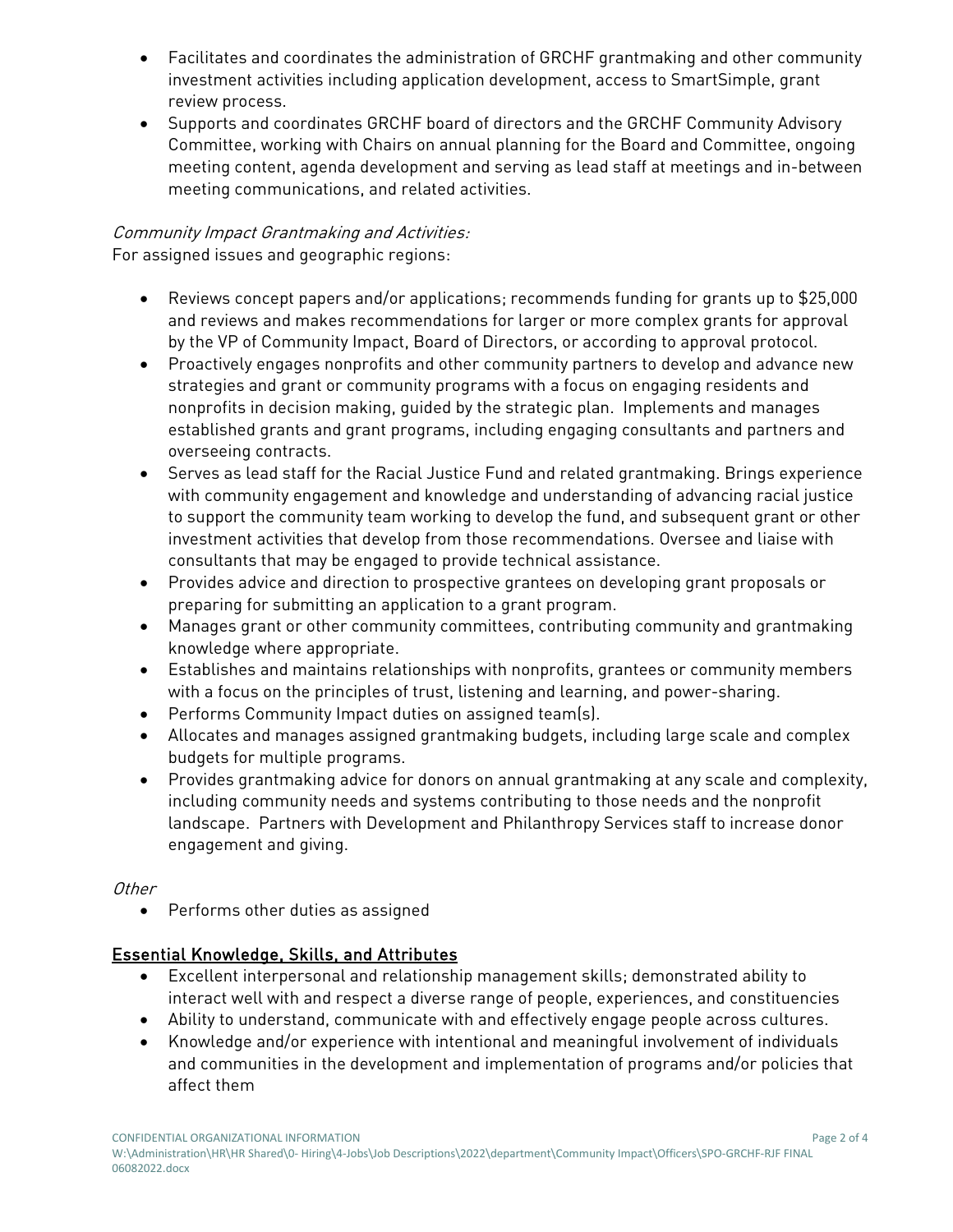- Understanding of and experience with the nonprofit sector, in particular with health and healthcare, social service and services affecting health and well being
- Broad understanding of equity and philanthropy's role in advancingequity, racial justice and economic security with specific understanding of and experience with work to advance racial justice.
- Knowledge of Strafford County, NH's community needs and nonprofits [or positioned to acquire that knowledge]
- Prior knowledge of effective grantmaking and/or principles of assessment a plus, but not required.
- Ability to handle sensitive and confidential information with discretion and judgment
- Ability to be self-directed, as well as succeed and thrive in a collaborative and fast-paced environment
- Ability to lead, inspire and motivate others, and assume leadership on a team when appropriate
- Ability to work under deadline pressure and manage competing deadlines
- Manage and complete multiple projects, and establish and act upon organizational priorities
- Effective written and verbal communication skills, including active listening, and public speaking
- Demonstrated curiosity, innovation, and problem solving skills
- Belief in the mission, purpose and values of the NH Charitable Foundation

## Job Characteristics

- Residency in Strafford County, NH preferred but not required.
- Under current Covid protocols, candidates have the option of working from a home office, or a shared office environment in Concord, NH. These protocols are subject to change.
- On the ground regular presence in NH communities and in NHCF offices required
- May require long periods of time at a computer
- Night and/or weekend work may be required
- Frequent travel in NH, may require occasional travel to conferences with overnight stays.

# Essential Qualifications

- A combination of education and experience equal to the needs of the role.
- Prior significant experience in the nonprofit sector as staff or significant volunteer or board experience, understanding of the structure and workings of nonprofits.
- Demonstrated experience with intentional and meaningful involvement of individuals and communities in the development and implementation of programs and/or policies that affect them
- Demonstrated experience in and understanding of work to advance advance racial justice and equity
- Proficient in Microsoft Office Suite of products (Outlook, Word, Excel, Powerpoint etc)
- Understanding of networking and internet concepts, along with ability to quickly learn or engage with new technologies that improve efficiency and further the Foundation's mission.
- Valid driver's license